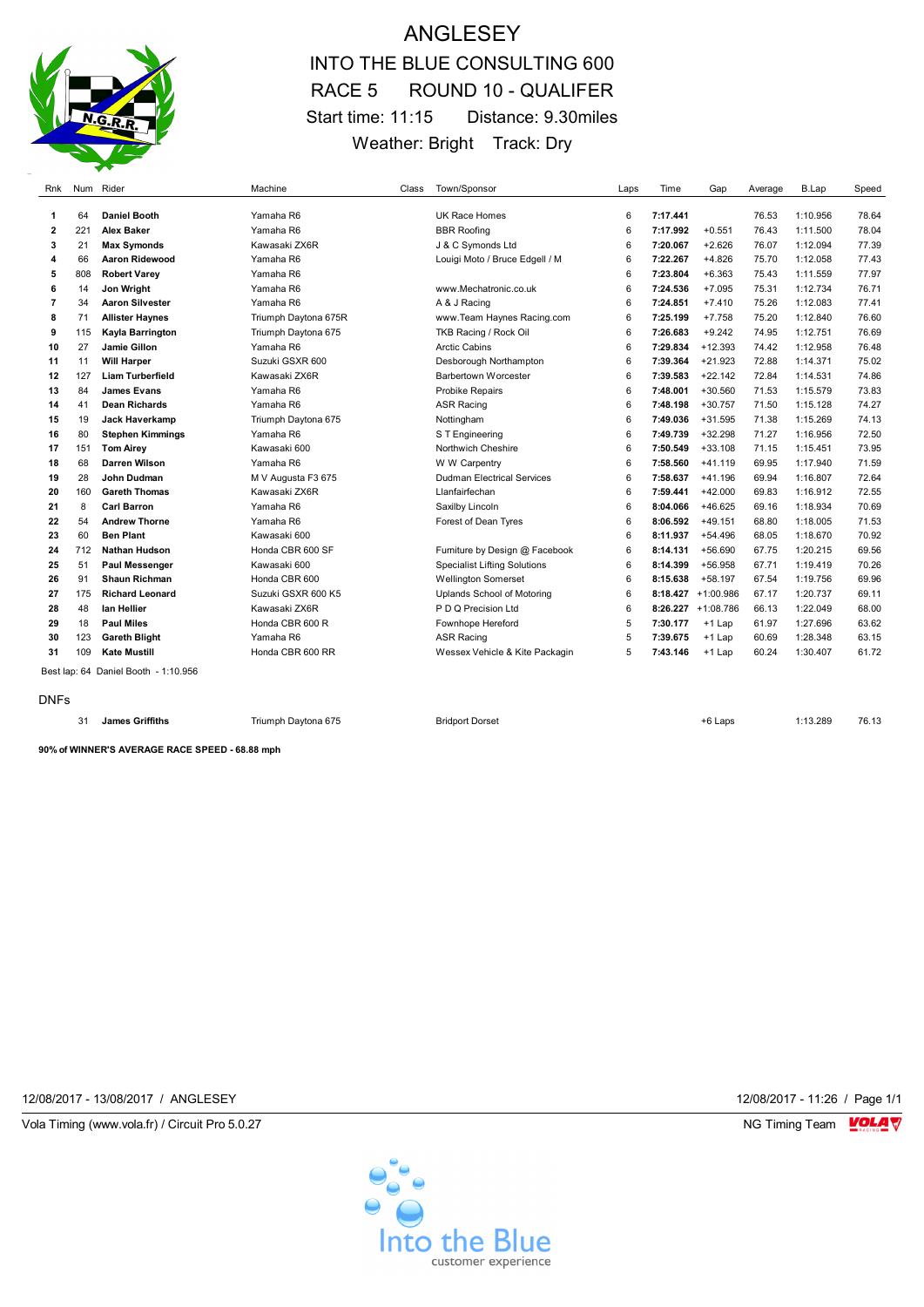

## ANGLESEY INTO THE BLUE CONSULTING 600 RACE 5 ROUND 10 - QUALIFER LAP TIMES

Carl Barron

START

 **1:19.653** 1:19.669 1:21.105 **1:18.934** 1:19.164

Daniel Booth

**START** 

 **1:12.233 1:11.632 1:10.956** 1:11.865 1:11.383

| Lap            | Time                 | Lap            | Time          |
|----------------|----------------------|----------------|---------------|
|                | <b>Andrew Thorne</b> |                | Darren Wilson |
|                |                      |                |               |
|                | <b>START</b>         |                | <b>START</b>  |
| $\mathbf{1}$   |                      | $\mathbf{1}$   |               |
| $\overline{2}$ | 1:21.131             | $\overline{2}$ | 1:18.453      |
| 3              | 1:19.318             | 3              | 1:18.677      |
| 4              | 1:19.489             | $\overline{4}$ | 1:17.940      |
| 5              | 1:18.142             | 5              | 1:18.180      |
| 6              | 1:18.005             | 6              | 1:18.333      |
|                |                      |                |               |
|                |                      |                |               |
|                |                      |                |               |
|                | <b>Ben Plant</b>     |                | Dean Richards |
|                |                      |                |               |
|                | <b>START</b>         |                | <b>START</b>  |
| $\mathbf{1}$   |                      | $\mathbf{1}$   |               |
| $\overline{2}$ | 1:21.047             | $\overline{2}$ | 1:17.103      |
| 3              | 1:20.392             | 3              | 1:15.830      |
| 4              | 1:20.935             | $\overline{4}$ | 1:15.128      |
| 5              | 1:18.882             | 5              | 1:15.184      |
| 6              | 1:18.670             | 6              | 1:15.316      |
|                |                      |                |               |

| 4 | 1:15.128             |
|---|----------------------|
| 5 | 1:15.184             |
| 6 | 1:15.316             |
|   |                      |
|   |                      |
|   | <b>Gareth Blight</b> |

|   | <b>START</b> |
|---|--------------|
| 1 |              |
| 2 | 1:28.348     |
| 3 | 1:31.570     |
| 4 | 1:31.819     |
| 5 | 1.29192      |

| <b>Gareth Thomas</b> |
|----------------------|
|                      |
|                      |
|                      |

|   | <b>START</b> |
|---|--------------|
| 1 |              |
| 2 | 1:18.319     |
| 3 | 1:18.130     |
| 4 | 1:19.160     |
| 5 | 1:17.721     |
| 6 | 1:16.912     |
|   |              |

| 12/08/2017 - 11:26 / Page 1 |  |  |  |
|-----------------------------|--|--|--|

| Aaron Ridewood |
|----------------|
|----------------|

|   | <b>START</b> |
|---|--------------|
| 1 |              |
| 2 | 1:12.707     |
| 3 | 1:12.345     |
| 4 | 1:12.058     |
| 5 | 1.12 277     |
| հ | 1.12216      |

## Aaron Silvester

|   | <b>START</b> |
|---|--------------|
| 1 |              |
| 2 | 1:13.599     |
| 3 | 1:13.465     |
| 4 | 1:12.127     |
| 5 | 1:12.083     |
| հ | 1:12.400     |

## Alex Baker

|   | <b>START</b> |
|---|--------------|
| 1 |              |
| 2 | 1:12.323     |
| 3 | 1:12.025     |
| 4 | 1:11.500     |
| 5 | 1:12.493     |
| հ | 1:12.023     |

## Allister Haynes

|   | <b>START</b> |
|---|--------------|
| 1 |              |
| 2 | 1:12.840     |
| 3 | 1.13.302     |
| 4 | 1.13 640     |
| 5 | 1:13.576     |
| հ | 1:13.138     |

12/08/2017 - 13/08/2017 / ANGLESEY 12/08/2017 - 11:26 / Page 1/3

Vola Timing (www.vola.fr) / Circuit Pro 5.0.27 NG Timing Team NG Timing Team NG Timing Team NG Timing Team NG

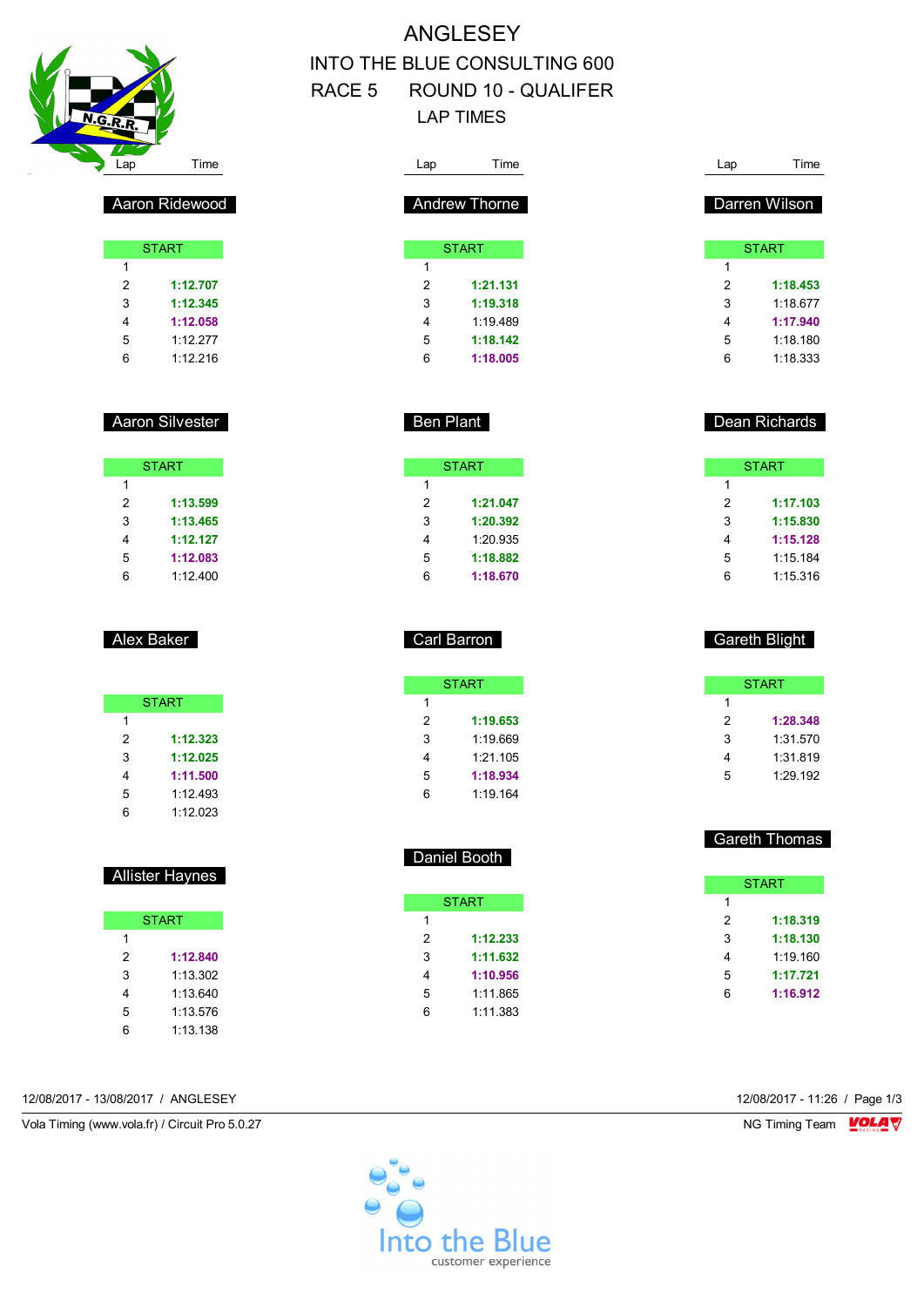#### ANGLESEY INTO THE BLUE CONSULTING 600 RACE 5 ROUND 10 - QUALIFER LAP TIMES

| Lap         | Time         |
|-------------|--------------|
| lan Hellier |              |
|             |              |
|             | <b>START</b> |
| 1           |              |
| 2           | 1:22.468     |
| 3           | 1:22.049     |
| 4           | 1.23.062     |
| 5           | 1.22.074     |
| 6           | 1.22 187     |

## Jack Haverkamp

|   | <b>START</b> |
|---|--------------|
| 1 |              |
| 2 | 1:17.254     |
| 3 | 1:17.001     |
| 4 | 1:16.786     |
| 5 | 1:16.684     |
| հ | 1:15.269     |

#### James Evans

|   | <b>START</b> |
|---|--------------|
| 1 |              |
| 2 | 1:16.528     |
| 3 | 1.17276      |
| 4 | 1:15.891     |
| 5 | 1:15.612     |
| Բ | 1:15.579     |

#### James Griffiths

|   | <b>START</b> |
|---|--------------|
|   |              |
| 2 | 1:14.137     |
| 3 | 1:13.289     |

## Jamie Gillon

| <b>START</b> |          |  |
|--------------|----------|--|
| 1            |          |  |
| 2            | 1:14.808 |  |
| 3            | 1:13.745 |  |
| 4            | 1:13.887 |  |
| 5            | 1:13.677 |  |
| հ            | 1:12.958 |  |

#### John Dudman

12/08/2017 - 13/08/2017 / ANGLESEY

Vola Timing (www.vola.fr) / Circuit Pro 5.0.27

| Lap | Time         |
|-----|--------------|
|     |              |
|     | <b>START</b> |
| 1   |              |
| 2   | 1:19.341     |
| 3   | 1:18.635     |
| 4   | 1:18.610     |
| 5   | 1:17.342     |
| 6   | 1:16.807     |
|     |              |

## Jon Wright

|   | <b>START</b> |
|---|--------------|
| 1 |              |
| 2 | 1:13.844     |
| 3 | 1:13.057     |
| 4 | 1.13295      |
| 5 | 1:13.150     |
| հ | 1:12.734     |

### Kate Mustill

|   | START    |
|---|----------|
| 1 |          |
| 2 | 1:31.284 |
| 3 | 1:30.407 |
| 4 | 1:32.151 |
| 5 | 1:31.188 |

## Kayla Barrington

|   | <b>START</b> |
|---|--------------|
| 1 |              |
| 2 | 1:13.574     |
| 3 | 1:13.379     |
| 4 | 1:13.384     |
| 5 | 1:12.751     |
| հ | 1.13064      |

### Liam Turberfield

|   | <b>START</b> |
|---|--------------|
| 1 |              |
| 2 | 1:14.777     |
| 3 | 1.14837      |
| 4 | 1:16.000     |
| 5 | 1:15.453     |
| հ | 1:14.531     |
|   |              |

### Max Symonds

| Lap | Time         |
|-----|--------------|
|     |              |
|     | <b>START</b> |
| 1   |              |
| 2   | 1:12.626     |
| 3   | 1:12.465     |
| 4   | 1:12.094     |
| 5   | 1:12.526     |
| 6   | 1:12.312     |

#### Nathan Hudson

| <b>START</b> |          |  |
|--------------|----------|--|
| 1            |          |  |
| 2            | 1:21.030 |  |
| 3            | 1.21.327 |  |
| 4            | 1:21.127 |  |
| 5            | 1:20.215 |  |
| հ            | 1:20.240 |  |

## Paul Messenger

|   | <b>START</b> |
|---|--------------|
| 1 |              |
| 2 | 1:21.352     |
| 3 | 1:20.758     |
| 4 | 1.22.144     |
| 5 | 1:19.905     |
| 6 | 1:19.419     |

# Paul Miles START

| 2 | 1:27.696 |
|---|----------|
| 3 | 1.27 789 |
| 4 | 1:28.723 |
| 5 | 1:30 297 |
|   |          |

## Richard Leonard

|   | START    |
|---|----------|
| 1 |          |
| 2 | 1:20.744 |
| 3 | 1:20.927 |
| 4 | 1:21.608 |
| 5 | 1:20.737 |
| հ | 1:21.207 |

#### Robert Varey

12/08/2017 - 11:26 / Page 2/3<br>NG Timing Team  $\frac{\text{VOL4}}{\text{V}}$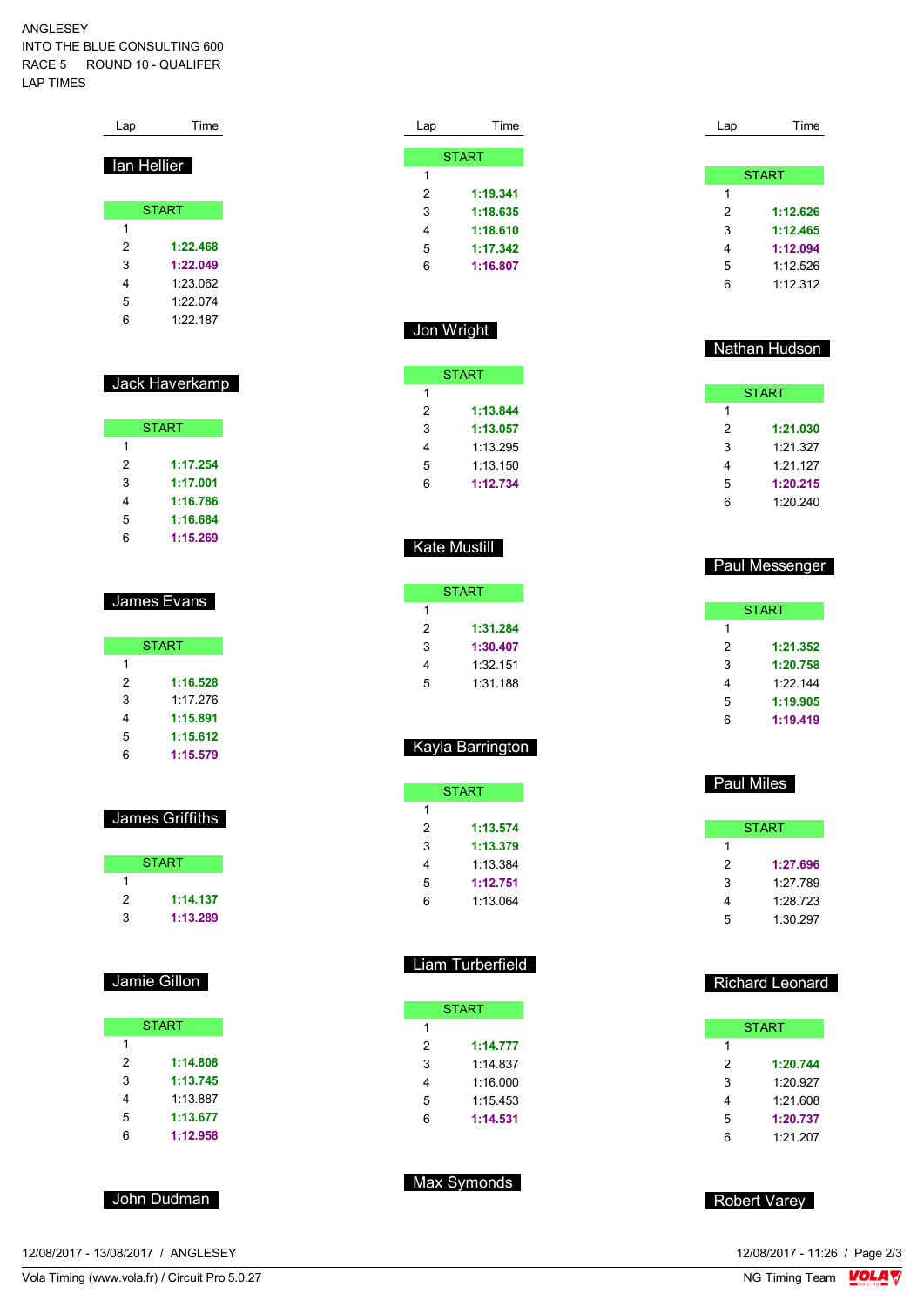ANGLESEY INTO THE BLUE CONSULTING 600 RACE 5 ROUND 10 - QUALIFER LAP TIMES

| Lap | Time         |
|-----|--------------|
|     |              |
|     | <b>START</b> |
| 1   |              |
| 2   | 1:12.644     |
| 3   | 1:12.807     |
| 4   | 1:11.559     |
| 5   | 1:12.932     |
| 6   | 1.11.611     |
|     |              |

## Shaun Richman

| <b>START</b> |          |  |  |  |  |  |
|--------------|----------|--|--|--|--|--|
| 1            |          |  |  |  |  |  |
| 2            | 1:21.031 |  |  |  |  |  |
| 3            | 1:20.506 |  |  |  |  |  |
| 4            | 1:21.561 |  |  |  |  |  |
| 5            | 1:20.397 |  |  |  |  |  |
| հ            | 1:19.756 |  |  |  |  |  |

## Stephen Kimmings

|   | <b>START</b> |
|---|--------------|
| 1 |              |
| 2 | 1:17.608     |
| 3 | 1:17.073     |
| 4 | 1.17528      |
| 5 | 1:16.956     |
| հ | 1.17620      |

## Tom Airey

|   | <b>START</b> |
|---|--------------|
| 1 |              |
| 2 | 1:17.064     |
| 3 | 1.17 132     |
| 4 | 1:16.486     |
| 5 | 1:15.451     |
| հ | 1:15.893     |

## Will Harper

| <b>START</b> |          |  |  |  |  |  |
|--------------|----------|--|--|--|--|--|
| 1            |          |  |  |  |  |  |
| 2            | 1:14.775 |  |  |  |  |  |
| 3            | 1:14.371 |  |  |  |  |  |
| 4            | 1:15.847 |  |  |  |  |  |
| 5            | 1:14.659 |  |  |  |  |  |
| 6            | 1:15.029 |  |  |  |  |  |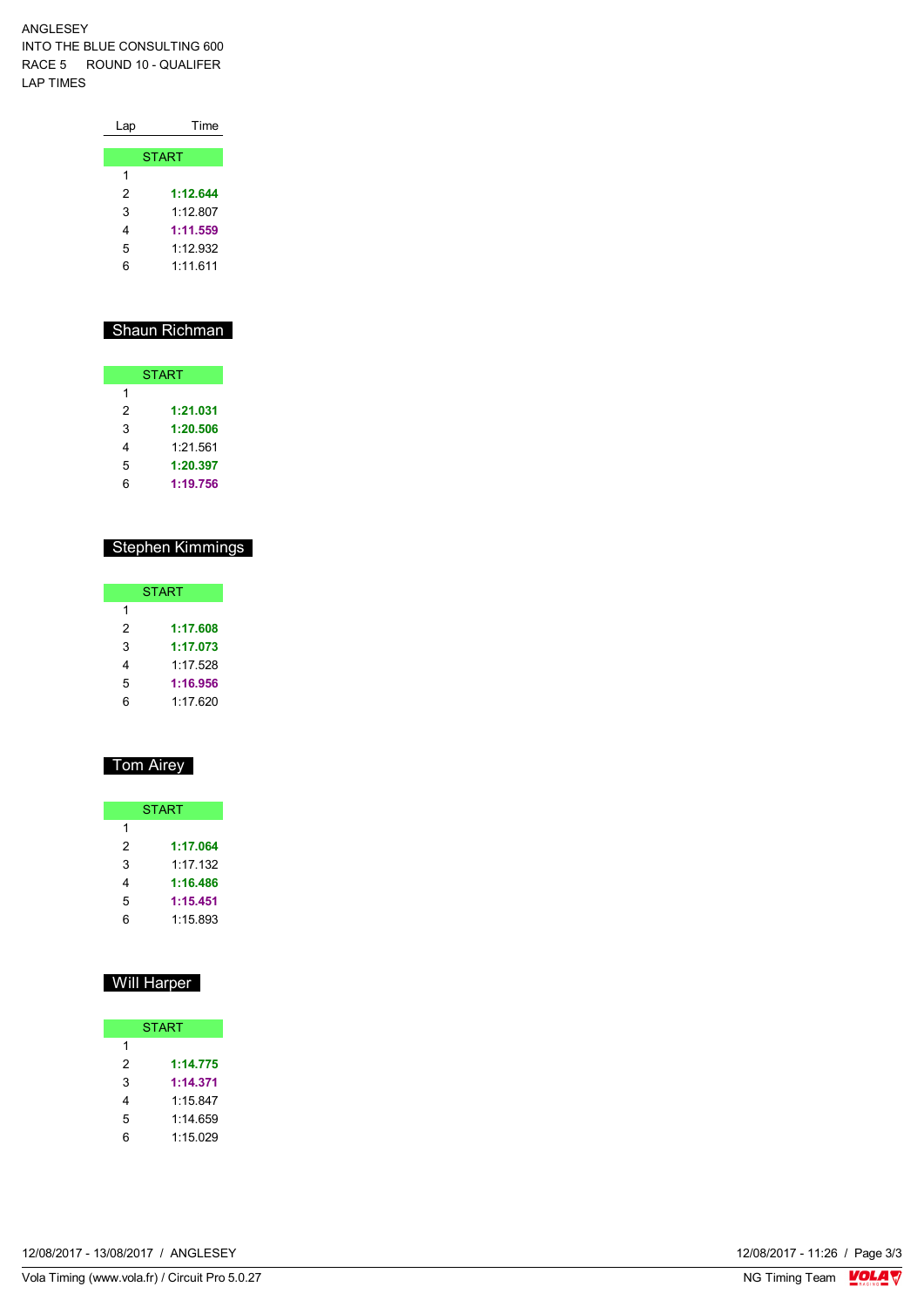

## ANGLESEY INTO THE BLUE CONSULTING 600 RACE 5 ROUND 10 - QUALIFER LAP CHART

| ÷                |     |                |    |    |                 |                 |     |              |     |                 |                  |     |     |     |     |     |     |     |     |     |     |     |             |      |     |     |     |     |     |         |         |     |
|------------------|-----|----------------|----|----|-----------------|-----------------|-----|--------------|-----|-----------------|------------------|-----|-----|-----|-----|-----|-----|-----|-----|-----|-----|-----|-------------|------|-----|-----|-----|-----|-----|---------|---------|-----|
|                  |     | $\overline{2}$ | 3  |    |                 | 6.              |     | $\mathbf{a}$ |     | 10 <sup>1</sup> | 11               | 12  | 13. | 14. | 15. | 16. | 17  | 18  | 19. | 20. | 21. | 22. | 23.         | 24.  | 25. | 26. | 27  | 28. | 29. | 30.     | 31.     | 32. |
| Start            |     |                |    |    |                 |                 |     |              |     |                 |                  |     |     |     |     |     |     |     |     |     |     |     |             |      |     |     |     |     |     |         |         |     |
| Lap 1            | 221 | 21             | 14 | 71 | 31              | 64              | 115 | 66           | 27  | -34             | 808              | 80  | 127 | 11  | 8   | 19  | 68  | 84  | 28  | 151 | 160 | 41  | 712         | 54   | 51  | 60  | 91  | 175 | 48  | 18      | 109 123 |     |
| Lap 2            | 221 | 21             | 71 | 64 | 14              | 66              | 31  | 115          | 34  | 808             | 27               | 127 | 11  | 80  | 19  | 84  | 8   | 68  | 151 | 41  | 28  |     | $160$   712 | -54  | 51  | 60  | 91  | 175 | 48  | 18      | 123 109 |     |
| Lap <sub>3</sub> | 221 | 21             | 64 | 71 | 14              | 66              | 31  | 115          | 808 | 34              | -27              | 127 | 11  | 80  | 19  | 84  | -41 | 151 | 68  | 8   | 160 | 28  | 54          | 712  | 51  | 60  | 91  | 175 | 48  | 18      | 123 109 |     |
| Lap <sub>4</sub> | 221 | 64             | 21 | 66 | 71              | 14              | 808 | 34           | 115 | 27              | 127 <sup>1</sup> | 11  | 80  | 84  | 19  | 41  | 151 | 68  | 28  | 160 | 8   | 54  | 712         | 60 l | 51  | 91  | 175 | 48  | 18  | 123 109 |         |     |
| Lap 5            | 221 | 64             | 21 | 66 | 14 <sup>1</sup> | 71              | 808 | 34           | 115 | -27             | 11               | 127 | 80  | 84  | 41  | 19  | 151 | 68  | 28  | 160 | 8   | -54 | 60          | 712  | 51  | 91  | 175 | 48  | 18  | 123 109 |         |     |
| Lap <sub>6</sub> | 64  | 221            | 21 | 66 | 808             | 14 <sup>1</sup> | 34  | 71           | 115 | 27              | 11               | 127 | 84  | 41  | 19  | 80  | 151 | 68  | 28  | 160 | 8   | -54 | 60          | 712  | -51 | 91  | 175 | 48  |     |         |         |     |

12/08/2017 - 13/08/2017 / ANGLESEY 12/08/2017 - 11:24 / Page 1/1

Vola Timing (www.vola.fr) / Circuit Pro 5.0.27 NG Timing Team VOLA V

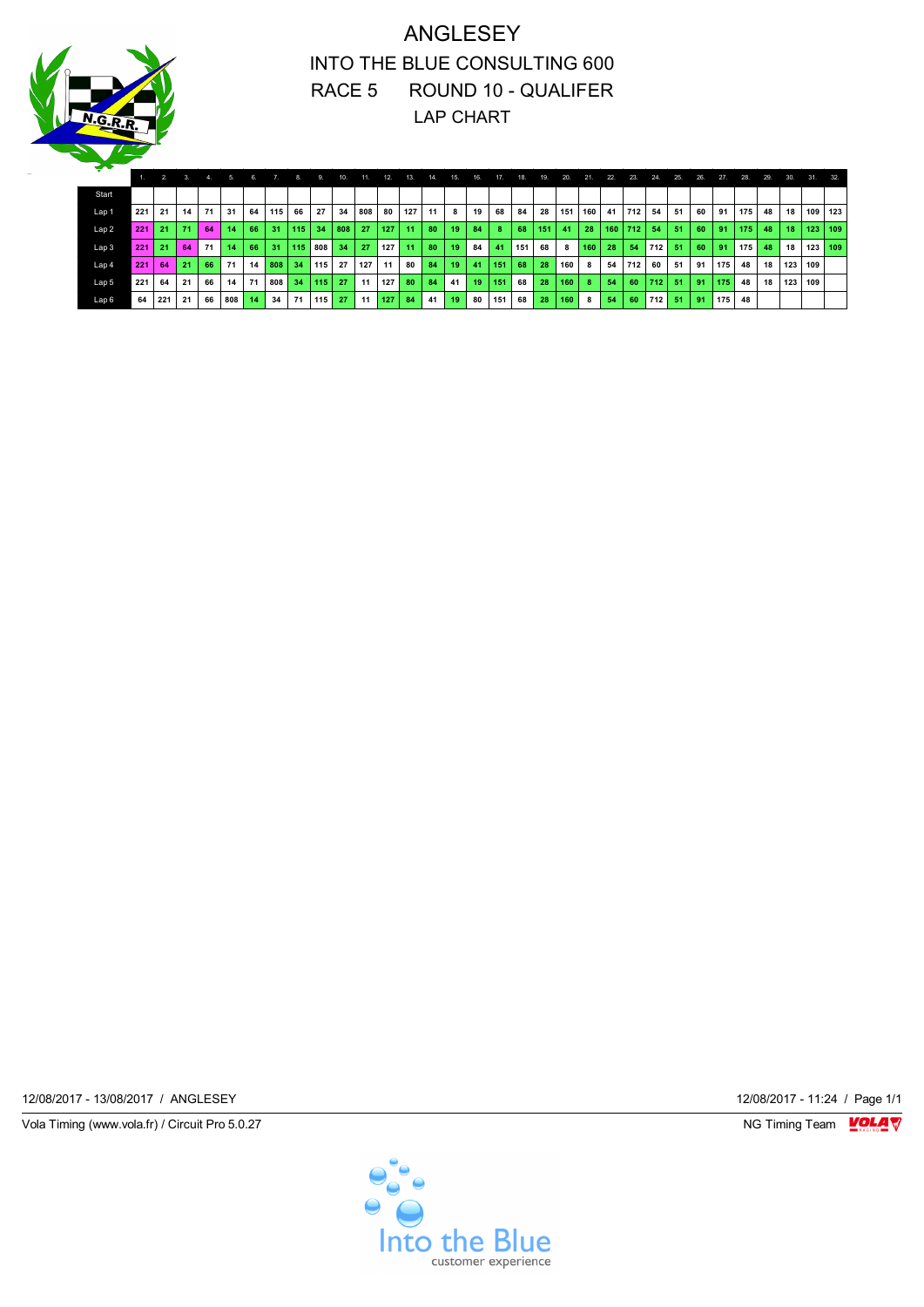

 **- 10 - 123** Gareth Blight **18** Paul Miles **48** Ian Hellier

**11 - 11 - 11 - 109** Kate Mustill

12/08/2017 - 13/08/2017 / ANGLESEY 12/08/2017 - 11:26 / Page 1/1



- Pole -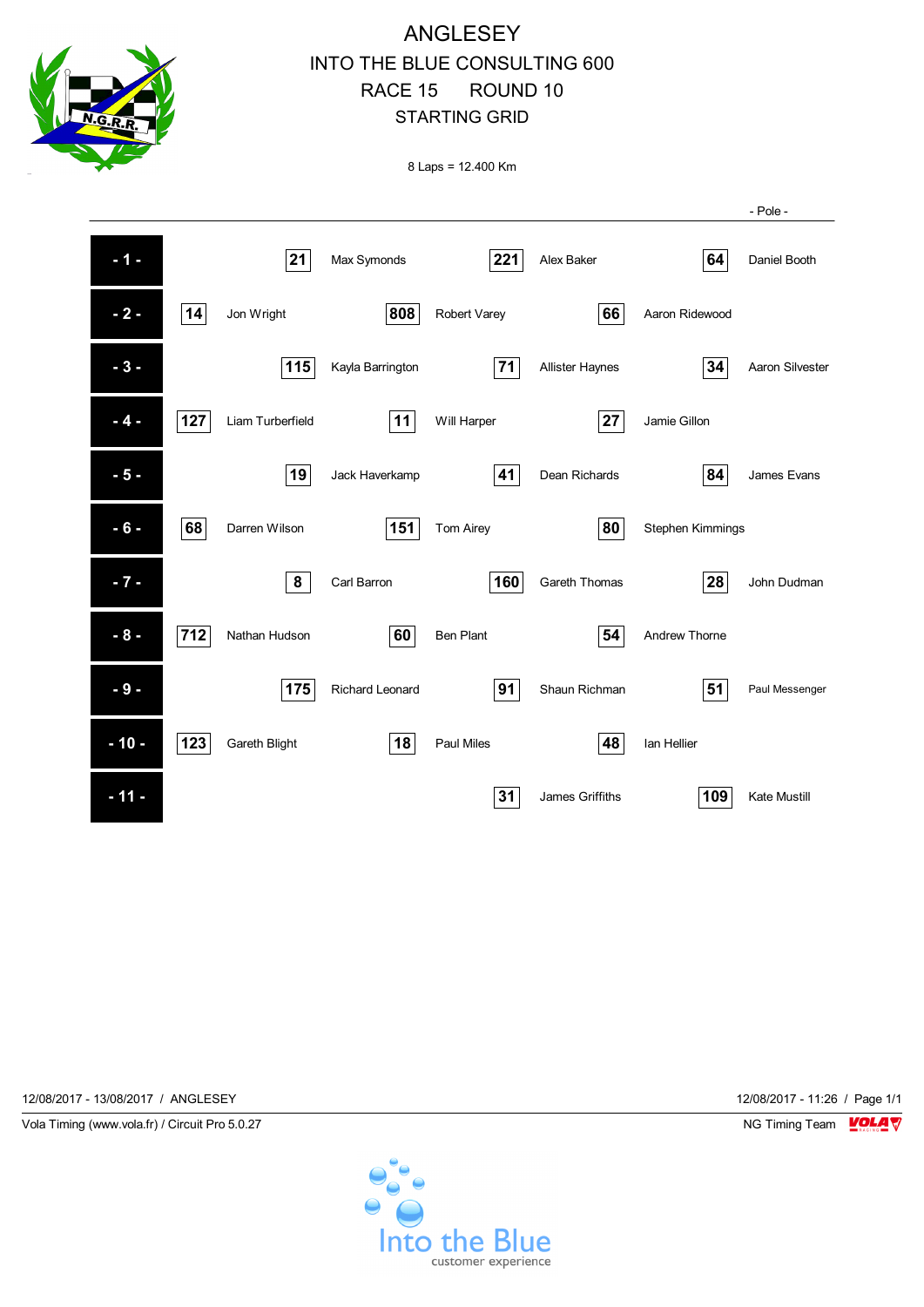

## ANGLESEY INTO THE BLUE CONSULTING 600 RACE 15 ROUND 10 Start time: 14:37 Distance: 12.40 miles Weather: Sunny Track: Dry

| Rnk          |     | Num Rider                             | Machine              | Class | Town/Sponsor                        | Laps           | Time                   | Gap       | Average | B.Lap    | Speed |
|--------------|-----|---------------------------------------|----------------------|-------|-------------------------------------|----------------|------------------------|-----------|---------|----------|-------|
| 1            | 808 | <b>Robert Varey</b>                   | Yamaha R6            |       |                                     | 8              | 9:24.939               |           | 79.01   | 1:09.398 | 80.40 |
| $\mathbf{2}$ | 64  | <b>Daniel Booth</b>                   | Yamaha R6            |       | <b>UK Race Homes</b>                | 8              | 9:26.856               | $+1.917$  | 78.75   | 1:09.723 | 80.03 |
| 3            | 21  | <b>Max Symonds</b>                    | Kawasaki ZX6R        |       | J & C Symonds Ltd                   | 8              | 9:31.121               | $+6.182$  | 78.16   | 1:10.441 | 79.21 |
| 4            | 221 | <b>Alex Baker</b>                     | Yamaha R6            |       | <b>BBR Roofing</b>                  | 8              | 9:32.235               | $+7.296$  | 78.00   | 1:10.061 | 79.64 |
| 5            | 66  | Aaron Ridewood                        | Yamaha R6            |       | Louigi Moto / Bruce Edgell / M      | 8              | 9:39.455               | $+14.516$ | 77.03   | 1:11.538 | 78.00 |
| 6            | 34  | <b>Aaron Silvester</b>                | Yamaha R6            |       | A & J Racing                        | 8              | 9:44.734               | $+19.795$ | 76.34   | 1:11.579 | 77.95 |
| 7            | 115 | Kayla Barrington                      | Triumph Daytona 675  |       | TKB Racing / Rock Oil               | 8              | 9:53.984               | $+29.045$ | 75.15   | 1:13.076 | 76.35 |
| 8            | 11  | <b>Will Harper</b>                    | Suzuki GSXR 600      |       | Desborough Northampton              | 8              | 10:02.863              | $+37.924$ | 74.04   | 1:13.029 | 76.40 |
| 9            | 27  | <b>Jamie Gillon</b>                   | Yamaha R6            |       | <b>Arctic Cabins</b>                | 8              | 10:04.460              | $+39.521$ | 73.85   | 1:13.425 | 75.99 |
| 10           | 127 | <b>Liam Turberfield</b>               | Kawasaki ZX6R        |       | <b>Barbertown Worcester</b>         | 8              | 10:04.974              | +40.035   | 73.78   | 1:14.150 | 75.25 |
| 11           | 84  | <b>James Evans</b>                    | Yamaha R6            |       | <b>Probike Repairs</b>              | 8              | 10:13.311              | +48.372   | 72.78   | 1:15.031 | 74.36 |
| 12           | 151 | <b>Tom Airey</b>                      | Kawasaki 600         |       | Northwich Cheshire                  | 8              | 10:18.542              | +53.603   | 72.16   | 1:15.557 | 73.85 |
| 13           | 160 | <b>Gareth Thomas</b>                  | Kawasaki ZX6R        |       | Llanfairfechan                      | 8              | 10:23.132              | +58.193   | 71.63   | 1:16.119 | 73.30 |
| 14           | 80  | <b>Stephen Kimmings</b>               | Yamaha R6            |       | S T Engineering                     | 8              | 10:24.023              | +59.084   | 71.53   | 1:16.150 | 73.27 |
| 15           | 19  | Jack Haverkamp                        | Triumph Daytona 675  |       | Nottingham                          | 8              | 10:25.305 +1:00.366    |           | 71.38   | 1:15.598 | 73.81 |
| 16           | 54  | <b>Andrew Thorne</b>                  | Yamaha R6            |       | Forest of Dean Tyres                | 8              | $10:30.799 + 1:05.860$ |           | 70.76   | 1:17.136 | 72.33 |
| 17           | 60  | <b>Ben Plant</b>                      | Kawasaki 600         |       | Wem                                 | 8              | $10:36.982 +1:12.043$  |           | 70.08   | 1:17.742 | 71.77 |
| 18           | 28  | John Dudman                           | M V Augusta F3 675   |       | <b>Dudman Electrical Services</b>   | 8              | 10:42.930 +1:17.991    |           | 69.43   | 1:18.742 | 70.86 |
| 19           | 68  | <b>Darren Wilson</b>                  | Yamaha R6            |       | W W Carpentry                       | 8              | 10:43.307 +1:18.368    |           | 69.39   | 1:17.277 | 72.20 |
| 20           | 8   | <b>Carl Barron</b>                    | Yamaha R6            |       | Saxilby Lincoln                     | $\overline{7}$ | 9:26.272               | $+1$ Lap  | 68.97   | 1:18.112 | 71.43 |
| 21           | 91  | <b>Shaun Richman</b>                  | Honda CBR 600        |       | <b>Wellington Somerset</b>          | $\overline{7}$ | 9:27.220               | $+1$ Lap  | 68.86   | 1:19.468 | 70.21 |
| 22           | 175 | <b>Richard Leonard</b>                | Suzuki GSXR 600 K5   |       | Uplands School of Motoring          | $\overline{7}$ | 9:34.686               | $+1$ Lap  | 67.96   | 1:19.927 | 69.81 |
| 23           | 48  | lan Hellier                           | Kawasaki ZX6R        |       | P D Q Precision Ltd                 | $\overline{7}$ | 9:49.164               | $+1$ Lap  | 66.29   | 1:21.912 | 68.12 |
| 24           | 18  | <b>Paul Miles</b>                     | Honda CBR 600 R      |       | Fownhope Hereford                   | $\overline{7}$ | 10:18.848              | $+1$ Lap  | 63.11   | 1:26.762 | 64.31 |
| 25           | 109 | <b>Kate Mustill</b>                   | Honda CBR 600 RR     |       | Wessex Vehicle & Kite Packagin      | $\overline{7}$ | 10:46.437              | $+1$ Lap  | 60.42   | 1:29.059 | 62.65 |
|              |     | Best lap: 808 Robert Varey - 1:09.398 |                      |       |                                     |                |                        |           |         |          |       |
| <b>DNFs</b>  |     |                                       |                      |       |                                     |                |                        |           |         |          |       |
|              | 14  | Jon Wright                            | Yamaha R6            |       | www.Mechatronic.co.uk               |                |                        | +8 Laps   |         |          |       |
|              | 41  | <b>Dean Richards</b>                  | Yamaha R6            |       | <b>ASR Racing</b>                   |                |                        | +8 Laps   |         |          |       |
|              | 51  | Paul Messenger                        | Kawasaki 600         |       | <b>Specialist Lifting Solutions</b> |                |                        | +8 Laps   |         | 1:19.326 | 70.34 |
|              | 71  | <b>Allister Haynes</b>                | Triumph Daytona 675R |       | www.Team Haynes Racing.com          |                |                        | +8 Laps   |         |          |       |

**90% of winners average race speed - 71.11 mph**

12/08/2017 - 13/08/2017 / ANGLESEY 12/08/2017 - 14:52 / Page 1/1

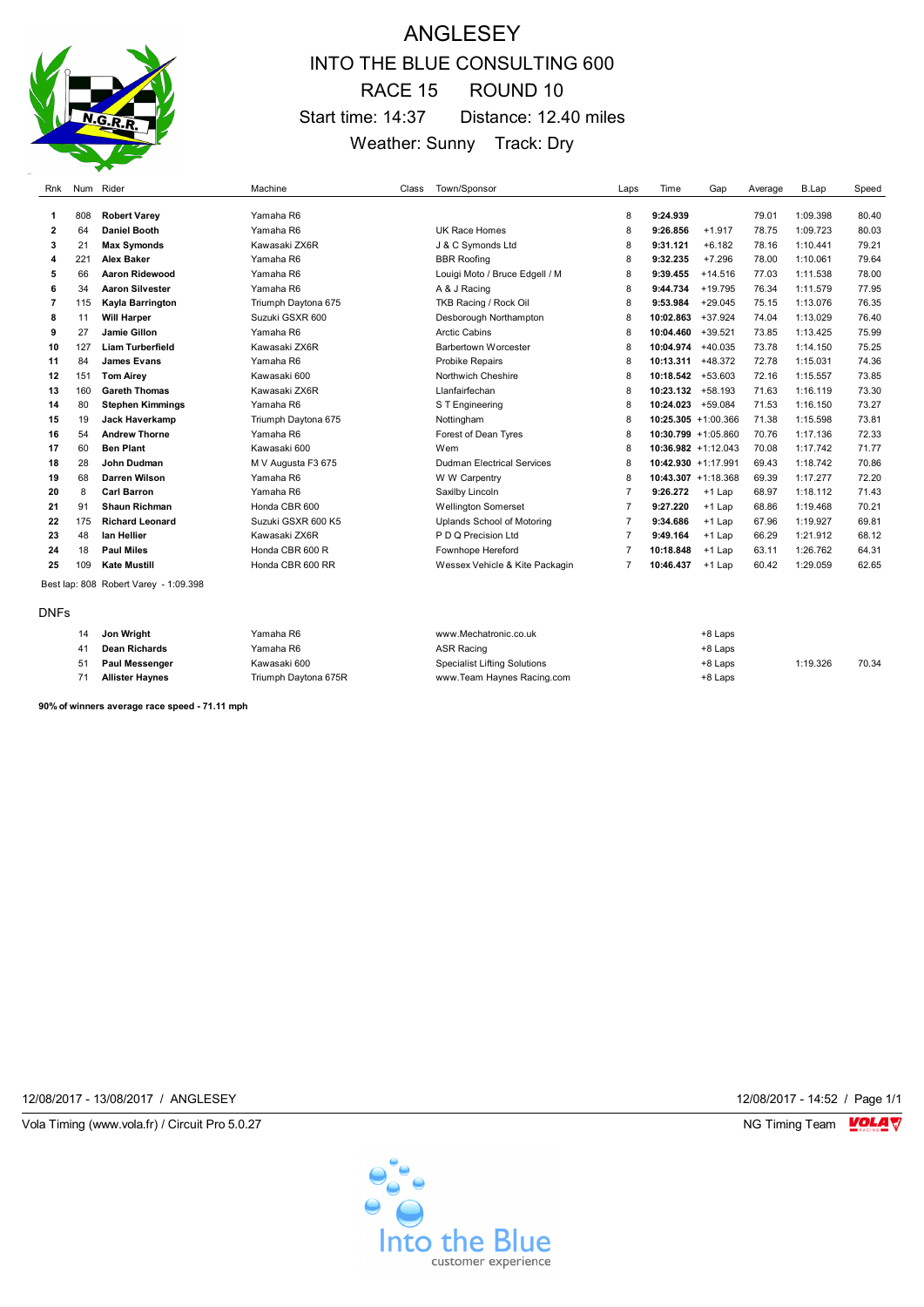

## ANGLESEY INTO THE BLUE CONSULTING 600 RACE 15 ROUND 10 LAP TIMES

| Lap              | Time                   | Lap                     | Time             | Lap            | Time                 |
|------------------|------------------------|-------------------------|------------------|----------------|----------------------|
|                  |                        |                         |                  | 3              | 1:09.834             |
|                  | Aaron Ridewood         |                         | Andrew Thorne    | 4              | 1:09.793             |
|                  |                        |                         |                  | 5              | 1:10.440             |
|                  | <b>START</b>           |                         | <b>START</b>     | 6              | 1:10.149             |
| $\mathbf{1}$     |                        | $\mathbf{1}$            |                  | 7              | 1:10.446             |
| $\boldsymbol{2}$ | 1:11.824               | $\sqrt{2}$              | 1:18.550         | 8              | 1:12.132             |
| 3                | 1:11.538               | 3                       | 1:17.915         |                |                      |
| 4                | 1:11.600               | 4                       | 1:17.136         |                |                      |
| 5                | 1:11.925               | 5                       | 1:17.500         |                | Darren Wilson        |
| 6                | 1:11.860               | 6                       | 1:18.043         |                |                      |
| 7                | 1:11.803               | 7                       | 1:17.412         |                |                      |
| 8                | 1:12.671               | 8                       | 1:17.481         |                | <b>START</b>         |
|                  |                        |                         |                  | 1              |                      |
|                  |                        |                         |                  | 2              | 1:18.531             |
|                  | Aaron Silvester        |                         | <b>Ben Plant</b> | 3<br>4         | 1:19.809             |
|                  |                        |                         |                  | 5              | 1:19.227<br>1:21.264 |
|                  | <b>START</b>           |                         | <b>START</b>     | 6              | 1:17.277             |
| 1                |                        | $\mathbf{1}$            |                  | 7              | 1:17.905             |
| 2                | 1:12.344               | $\overline{\mathbf{c}}$ | 1:19.078         | 8              | 1:19.957             |
| 3                | 1:12.074               | 3                       | 1:18.644         |                |                      |
| 4                | 1:11.579               | 4                       | 1:18.542         |                |                      |
| 5                | 1:12.418               | 5                       | 1:18.518         |                |                      |
| 6                | 1:12.076               | 6                       | 1:18.609         |                | Dean Richards        |
| 7                | 1:11.840               | 7                       | 1:17.742         |                |                      |
| 8                | 1:13.266               | 8                       | 1:17.850         |                | <b>START</b>         |
|                  |                        |                         |                  | 1              |                      |
|                  | Alex Baker             |                         | Carl Barron      |                |                      |
|                  |                        |                         |                  |                | <b>Gareth Thomas</b> |
|                  | <b>START</b>           | 1                       | <b>START</b>     |                |                      |
| 1                |                        | $\sqrt{2}$              | 1:21.159         | 1              | <b>START</b>         |
| 2                | 1:10.703               | 3                       | 1:19.965         | 2              | 1:17.146             |
| 3                | 1:10.061               | 4                       | 1:18.933         | 3              | 1:16.752             |
| 4                | 1:10.516               | 5                       | 1:18.467         | 4              | 1:17.371             |
| $\,$ 5 $\,$      | 1:10.937               | 6                       | 1:18.524         | 5              | 1:17.126             |
| 6                | 1:11.455               | $7^{\circ}$             | 1:18.112         | 6              | 1:16.619             |
| $\overline{7}$   | 1:11.233               |                         |                  | $\overline{7}$ | 1:16.846             |
| 8                | 1:12.353               |                         |                  | 8              | 1:16.119             |
|                  |                        |                         | Daniel Booth     |                |                      |
|                  | <b>Allister Haynes</b> |                         |                  | lan Hellier    |                      |
|                  |                        |                         | <b>START</b>     |                |                      |
|                  | <b>START</b>           | $\mathbf{1}$            |                  |                | <b>START</b>         |
|                  |                        | 2                       | 1:09.723         | 1              |                      |
|                  |                        |                         |                  |                |                      |

12/08/2017 - 13/08/2017 / ANGLESEY 12/08/2017 - 14:50 / Page 1/3

Vola Timing (www.vola.fr) / Circuit Pro 5.0.27 NG Timing Team VOLA V

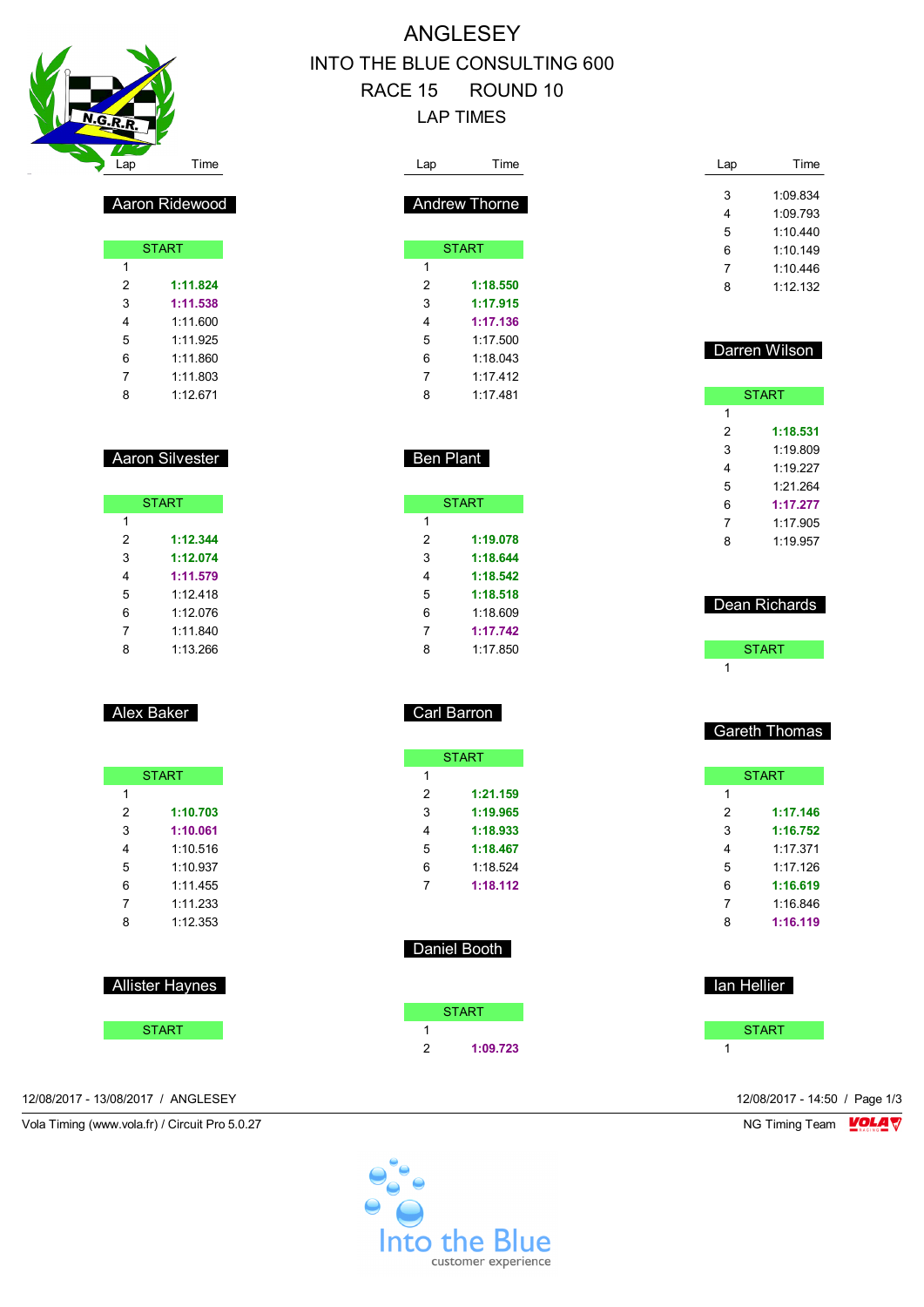#### ANGLESEY INTO THE BLUE CONSULTING 600 RACE 15 ROUND 10 LAP TIMES

| Lap | Time     |
|-----|----------|
| 2   | 1:22.821 |
| 3   | 1:22.660 |
| 4   | 1:23.531 |
| 5   | 1:23.398 |
| 6   | 1:21.912 |
| 7   | 1.23.015 |

### Jack Haverkamp

| <b>START</b> |          |
|--------------|----------|
| 1            |          |
| 2            | 1:18.842 |
| 3            | 1:17.918 |
| 4            | 1:17.997 |
| 5            | 1:16.098 |
| 6            | 1:16.743 |
| 7            | 1:16.328 |
| 8            | 1:15.598 |

### James Evans

| <b>START</b> |          |
|--------------|----------|
| 1            |          |
| 2            | 1:15.438 |
| 3            | 1:15.891 |
| 4            | 1:15.620 |
| 5            | 1:15.031 |
| 6            | 1:15.964 |
| 7            | 1:15.387 |
| Զ            | 1:17.455 |

## Jamie Gillon

|   | <b>START</b> |
|---|--------------|
| 1 |              |
| 2 | 1:14.435     |
| 3 | 1:14.889     |
| 4 | 1:15.160     |
| 5 | 1.14519      |
| 6 | 1:15.434     |
| 7 | 1:14.180     |
| 8 | 1:13.425     |

## John Dudman

|   | <b>START</b> |
|---|--------------|
| 1 |              |
| 2 | 1:19.277     |
| 3 | 1.19669      |
| 4 | 1:18.859     |
| 5 | 1:19.175     |

| 8              | 1:20.138                         |
|----------------|----------------------------------|
| Jon Wright     | <b>START</b>                     |
|                | Kate Mustill                     |
|                | <b>START</b>                     |
| 1              |                                  |
| $\overline{2}$ | 1:29.059                         |
| 3              | 1:29.950                         |
| 4              | 1:31.864                         |
| 5              | 1:32.611                         |
| 6              | 1:32.501                         |
| 7              | 1:31.590                         |
|                | Kayla Barrington<br><b>START</b> |
|                |                                  |
| 1              |                                  |
| $\overline{2}$ | 1:14.016                         |
| 3              | 1:13.528                         |
| 4              | 1:13.076                         |
| 5              | 1:13.199                         |
| 6              | 1:13.513                         |
| 7              | 1:13.441                         |
| 8              | 1:13.242                         |
|                |                                  |

Lap Time **1:18.742** 1:18.940

| Liam Turberfield |
|------------------|
|                  |

|   | <b>START</b> |
|---|--------------|
| 1 |              |
| 2 | 1:14.270     |
| 3 | 1.14400      |
| 4 | 1:14 563     |
| 5 | 1.14.306     |
| 6 | 1:17.153     |
| 7 | 1:14.204     |
| 8 | 1:14.150     |
|   |              |

| Max Symonds |          |  |
|-------------|----------|--|
|             | START    |  |
| 1           |          |  |
| 2           | 1:10.905 |  |
| 3           | 1:10.441 |  |

| Lap | Time     |
|-----|----------|
| 4   | 1:10.731 |
|     |          |
| 5   | 1.10632  |
| 6   | 1:10.714 |
| 7   | 1.10.841 |
| 8   | 1.11167  |
|     |          |

## Paul Messenger

| <b>START</b> |          |
|--------------|----------|
| 1            |          |
| 2            | 1:19.326 |
| 3            | 1:20.002 |
|              | 1.19964  |

## Paul Miles

| <b>START</b> |            |  |
|--------------|------------|--|
| 1            |            |  |
| 2            | 1:27.039   |  |
| 3            | 1:26.762   |  |
| 4            | $1:27$ 177 |  |
| 5            | 1.27.966   |  |
| 6            | 1:27.052   |  |
| 7            | 1:28.096   |  |

## Richard Leonard

|   | START    |
|---|----------|
| 1 |          |
| 2 | 1:21.344 |
| 3 | 1:20.922 |
| 4 | 1:20.408 |
| 5 | 1.20.523 |
| 6 | 1:19.927 |
| 7 | 1:20.829 |
|   |          |

## Robert Varey

|   | <b>START</b> |  |  |  |  |  |  |  |  |  |  |
|---|--------------|--|--|--|--|--|--|--|--|--|--|
| 1 |              |  |  |  |  |  |  |  |  |  |  |
| 2 | 1:10.282     |  |  |  |  |  |  |  |  |  |  |
| 3 | 1:09.765     |  |  |  |  |  |  |  |  |  |  |
| 4 | 1:09.398     |  |  |  |  |  |  |  |  |  |  |
| 5 | 1.10018      |  |  |  |  |  |  |  |  |  |  |
| 6 | 1.09832      |  |  |  |  |  |  |  |  |  |  |
| 7 | 1.10063      |  |  |  |  |  |  |  |  |  |  |
| 8 | 1.10489      |  |  |  |  |  |  |  |  |  |  |
|   |              |  |  |  |  |  |  |  |  |  |  |

Shaun Richman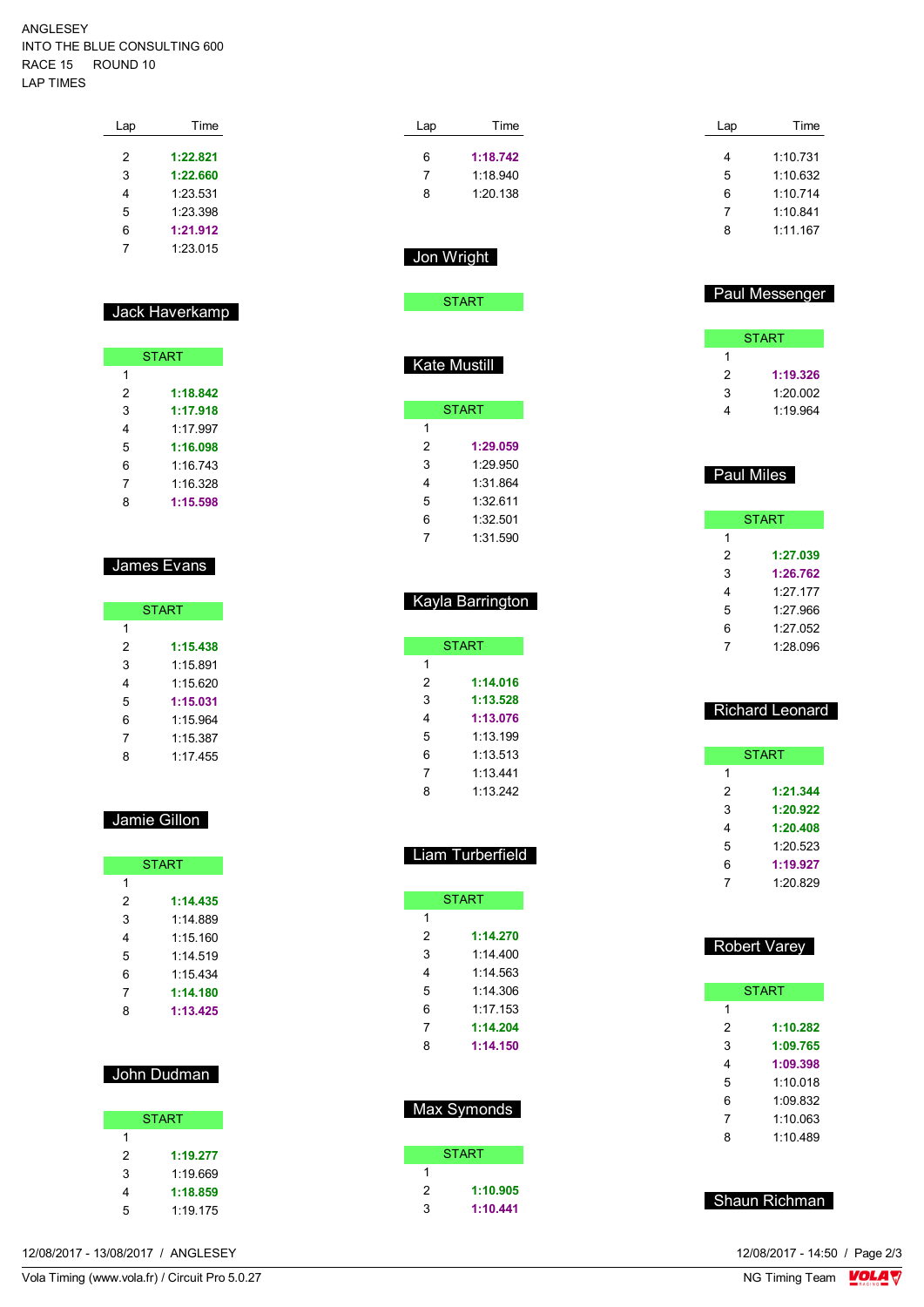ANGLESEY INTO THE BLUE CONSULTING 600 RACE 15 ROUND 10 LAP TIMES

| Lap | Time         |
|-----|--------------|
|     |              |
|     | <b>START</b> |
| 1   |              |
| 2   | 1:19.552     |
| 3   | 1.19746      |
| 4   | 1.19849      |
| 5   | 1:19.639     |
| 6   | 1:19.468     |
| 7   | 1.20128      |
|     |              |

## Stephen Kimmings

| <b>START</b> |          |  |  |  |  |  |  |  |  |  |
|--------------|----------|--|--|--|--|--|--|--|--|--|
| 1            |          |  |  |  |  |  |  |  |  |  |
| 2            | 1:16.955 |  |  |  |  |  |  |  |  |  |
| 3            | 1:16.892 |  |  |  |  |  |  |  |  |  |
| 4            | 1.17497  |  |  |  |  |  |  |  |  |  |
| 5            | 1:17.302 |  |  |  |  |  |  |  |  |  |
| 6            | 1:16.150 |  |  |  |  |  |  |  |  |  |
| 7            | 1:17.080 |  |  |  |  |  |  |  |  |  |
| 8            | 1:17.524 |  |  |  |  |  |  |  |  |  |

### Tom Airey

| <b>START</b> |          |  |  |  |  |  |  |  |  |
|--------------|----------|--|--|--|--|--|--|--|--|
| 1            |          |  |  |  |  |  |  |  |  |
| 2            | 1:16.531 |  |  |  |  |  |  |  |  |
| 3            | 1:16.369 |  |  |  |  |  |  |  |  |
| 4            | 1:16.354 |  |  |  |  |  |  |  |  |
| 5            | 1.17 210 |  |  |  |  |  |  |  |  |
| 6            | 1:16.214 |  |  |  |  |  |  |  |  |
| 7            | 1:16.263 |  |  |  |  |  |  |  |  |
| Զ            | 1:15.557 |  |  |  |  |  |  |  |  |

## Will Harper

| <b>START</b> |          |  |  |  |  |  |  |  |  |
|--------------|----------|--|--|--|--|--|--|--|--|
| 1            |          |  |  |  |  |  |  |  |  |
| 2            | 1:15.367 |  |  |  |  |  |  |  |  |
| 3            | 1:13.029 |  |  |  |  |  |  |  |  |
| 4            | 1:13.959 |  |  |  |  |  |  |  |  |
| 5            | 1:13.045 |  |  |  |  |  |  |  |  |
| 6            | 1.17 702 |  |  |  |  |  |  |  |  |
| 7            | 1:13.585 |  |  |  |  |  |  |  |  |
| 8            | 1:13.382 |  |  |  |  |  |  |  |  |